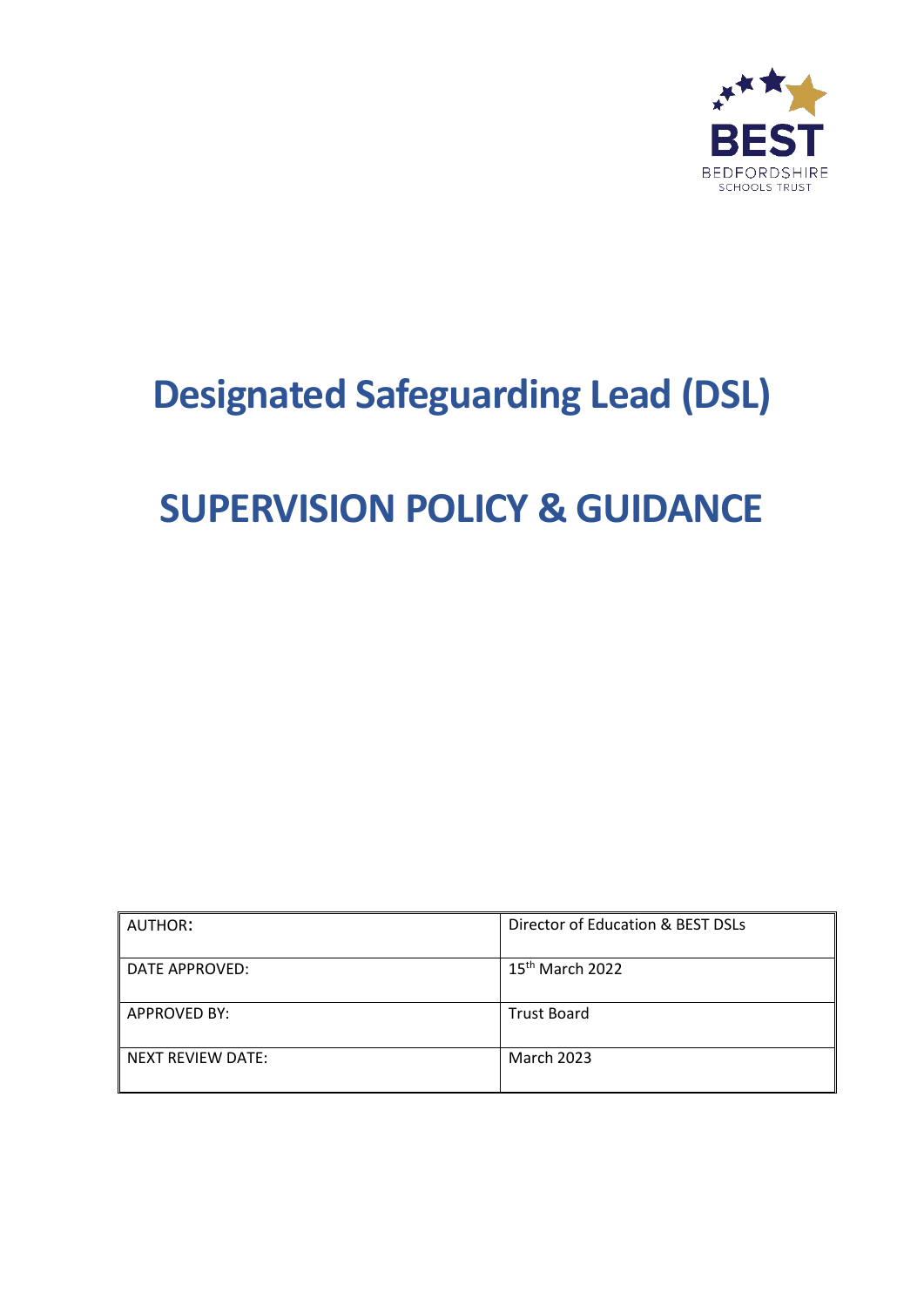

#### **Contents**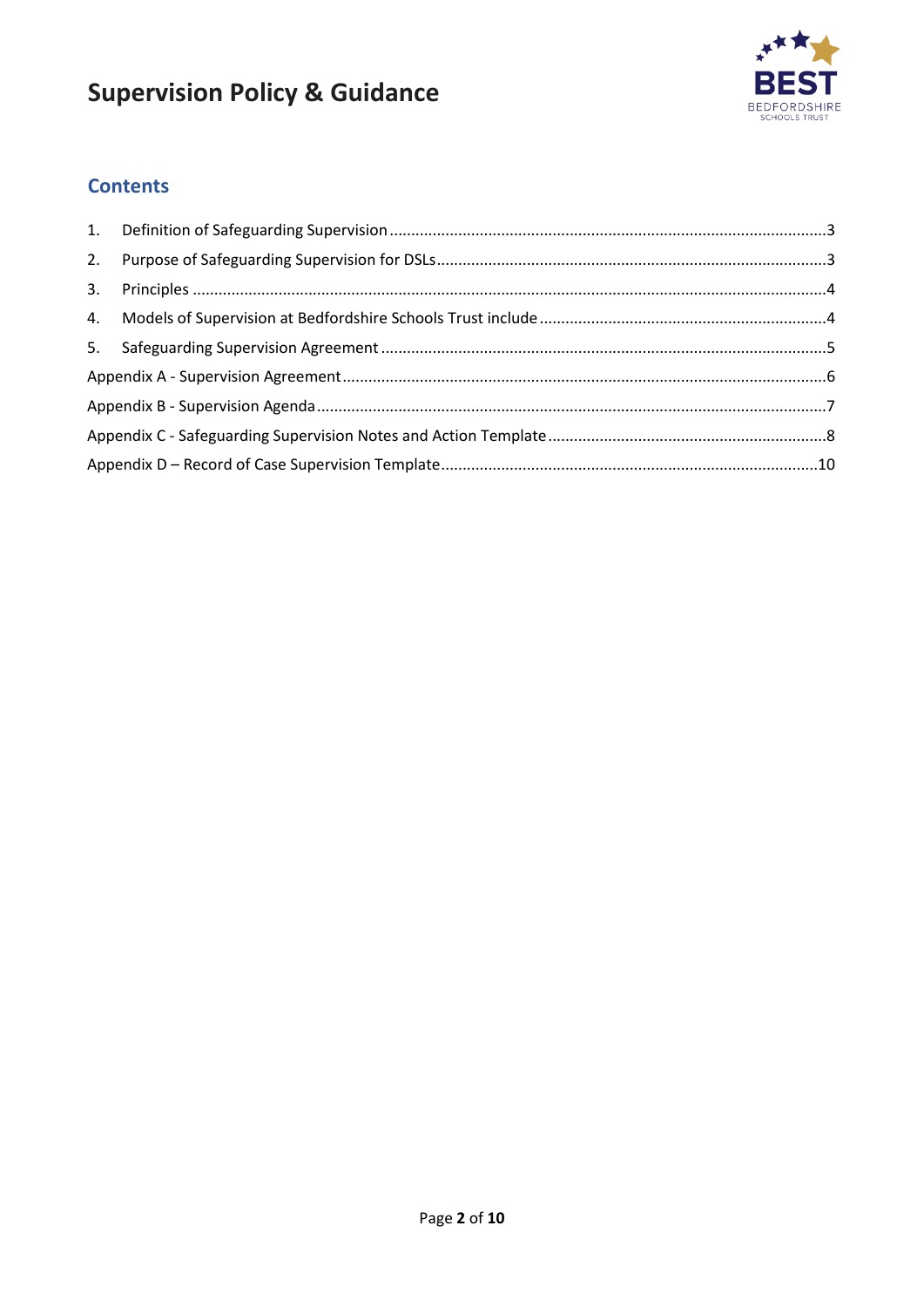

#### <span id="page-2-0"></span>**1. Definition of Safeguarding Supervision**

Supervision is a method of supporting staff so they can provide for the needs of their students<sup>[1](#page-2-2)</sup>. Safeguarding supervision is a regular, planned, accountable two-way process which should offer emotional support and develop the knowledge, skills and values of an individual, group or team. Its purpose is to monitor the progress of professional practice and to help staff to improve the quality of the work they do, thus improving outcomes for children and young people as well as achieving agreed objectives. Supervision also provides an opportunity to ensure that codes of conduct and standards of practice are maintained therefore promoting a safe culture. This will relate to Teaching Standards and the BEST Staff Code of Conduct. This may be part of supervision or can take place separately especially where supervision is not given by the line manager/DSL.

The definition of supervision that is often used for education settings, which has been adapted from the work of Morrison (2005) states that:

'Supervision is a process by which one member of staff is given responsibility by the school to work with another staff member in order to meet certain organisational, professional and personal objectives, which together promote the best outcomes for students. These objectives and functions are:

- 1. Competent accountable performance (managerial function)
- 2. Continuing professional development (developmental/formative function)
- 3. Personal support (supportive/restorative function)
- 4. Engaging the staff member with the school (mediation function)

#### <span id="page-2-1"></span>**2. Purpose of Safeguarding Supervision for DSLs**

The purpose of Safeguarding supervision is to:

- Provide protected time to reflect on practice
- provide support with emotional well-being, resilience, picking up on demands and developing coping strategies
- have an opportunity to off-load, talk about how they are feeling when dealing with distressed students and the impact on their own life. It should feel restorative and help build resilience
- celebrating success
- review workloads and time management
- discuss and seek guidance on specific cases review action plans, avoid drift. Provide a fresh eye, talk through intolerances, frustrations e.g. with other agencies/systems
- provide an opportunity where a member of staff can be challenged supportively and constructively with advice offered on areas for improvement
- allow for issues relating to the work place and to working practices to be identified and discussed including safer working practice and professional boundaries
- enable an opportunity for creative thinking and solution focussed thinking
- consider how their role fits with the rest of the setting/other services and the community
- identify achievements and good practice
- consider appropriate CPD/training needs in relation to the safeguarding role

<span id="page-2-2"></span>Page **3** of **10**  $<sup>1</sup>$  For the purposes of this policy, the term 'student' refers to all children and young people educated in the BEST settings</sup>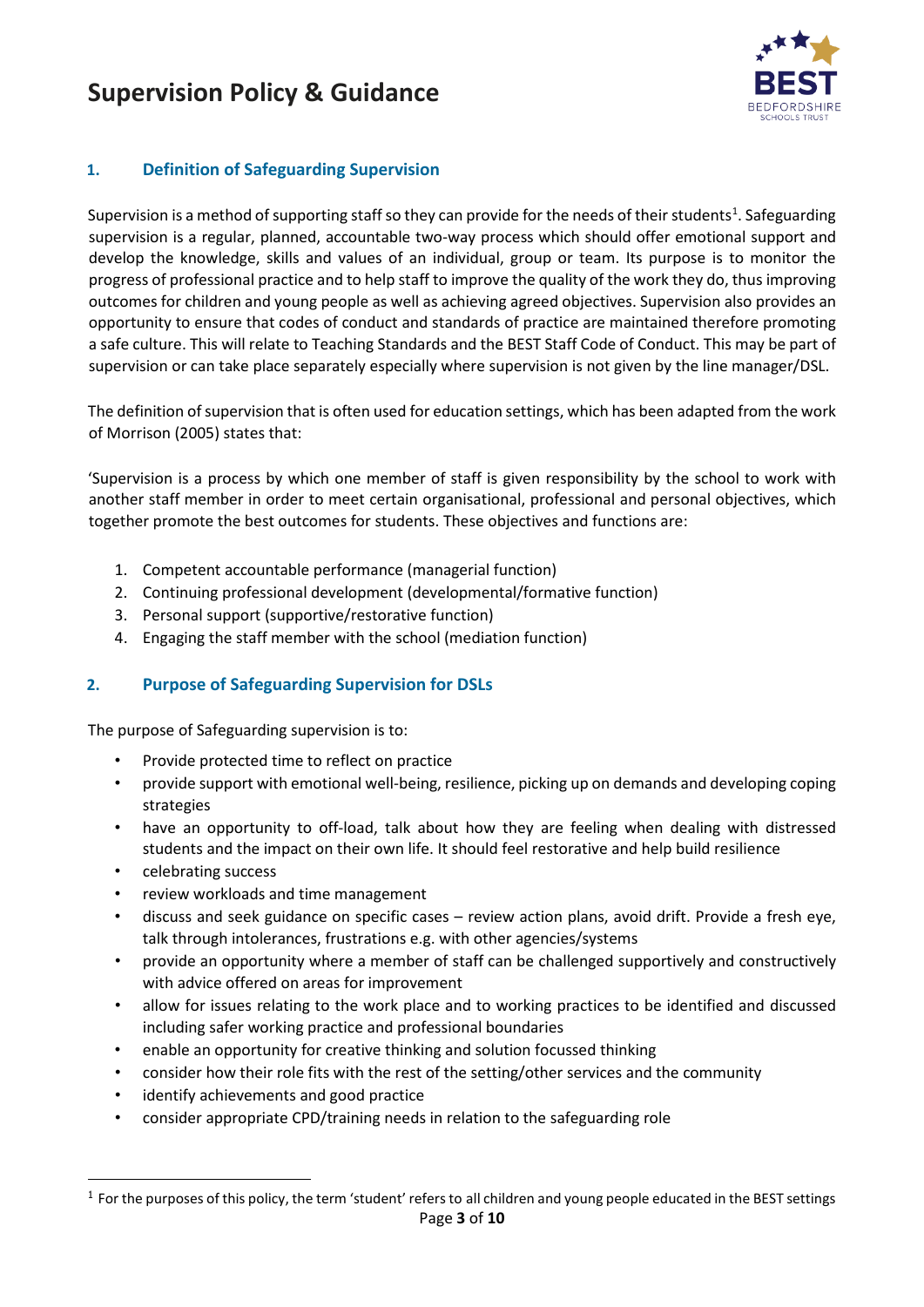

#### <span id="page-3-0"></span>**3. Principles**

- Safeguarding supervision is not related to and does not replace appraisal, but should complement it
- It is not counselling and a supervisor at times may need to refer a supervisee to other services such as counselling or the EAP service
- The relationship between supervisor and supervisee should be positive and trusting
- The Senior Leadership/Governors/Executive Board should see supervision as an important aspect of the professionals' work and ensure adequate time is provided
- The supervisor may not sit hierarchically above the supervisee e.g. reciprocal arrangements, use of independent supervisor. However, where someone other than the line manager provides supervision, the line manager still provides accountability for the work and should oversee direction of the plan and work for individual children/young person
- Decision making on a child's records should be signed off by the DSL who remains responsible
- Where supervision takes place across settings or with an independent person, confidentiality of individual children/young person and families must be maintained. Case discussions will therefore be anonymised
- The supervisor should have attended supervision training and also be receiving supervision themselves.

#### <span id="page-3-1"></span>**4. Models of Supervision at Bedfordshire Schools Trust include**

- Cross Trust DSL meetings held
- Mixture of group and 1:1 supervision (offer of supervision is available within the Trust)
- Advice available from external specialist consultant
- Most supervision will be planned but this may be supplemented by informal supervision sessions e.g. in relation to a crisis, need to de-brief after a session with a student

To reflect on individual cases/scenarios, the supervisor may find it useful to use

- **T**ell me
- **E**xplain to me
- **D**escribe to me

And consider 4 aspects

- EXPERIENCE the story, what happened?
- REFLECTION what was it like?
- ANALYSIS what does this mean?
- ACTION what next?

(Morrison T 2005) The Supervision Cycle

Supervision should enable the supervisee to consider the best way to support the student's current needs, reflecting on and adapting responses to achieve the best outcome for the pupil.

Lists of possible questions for supervision can be found in Sturt and Rowe, using Supervision in Schools. A suggested safeguarding supervision agenda is included in Appendix B (further examples of suggested questions can be found in the BEST DSL shared information google drive folder).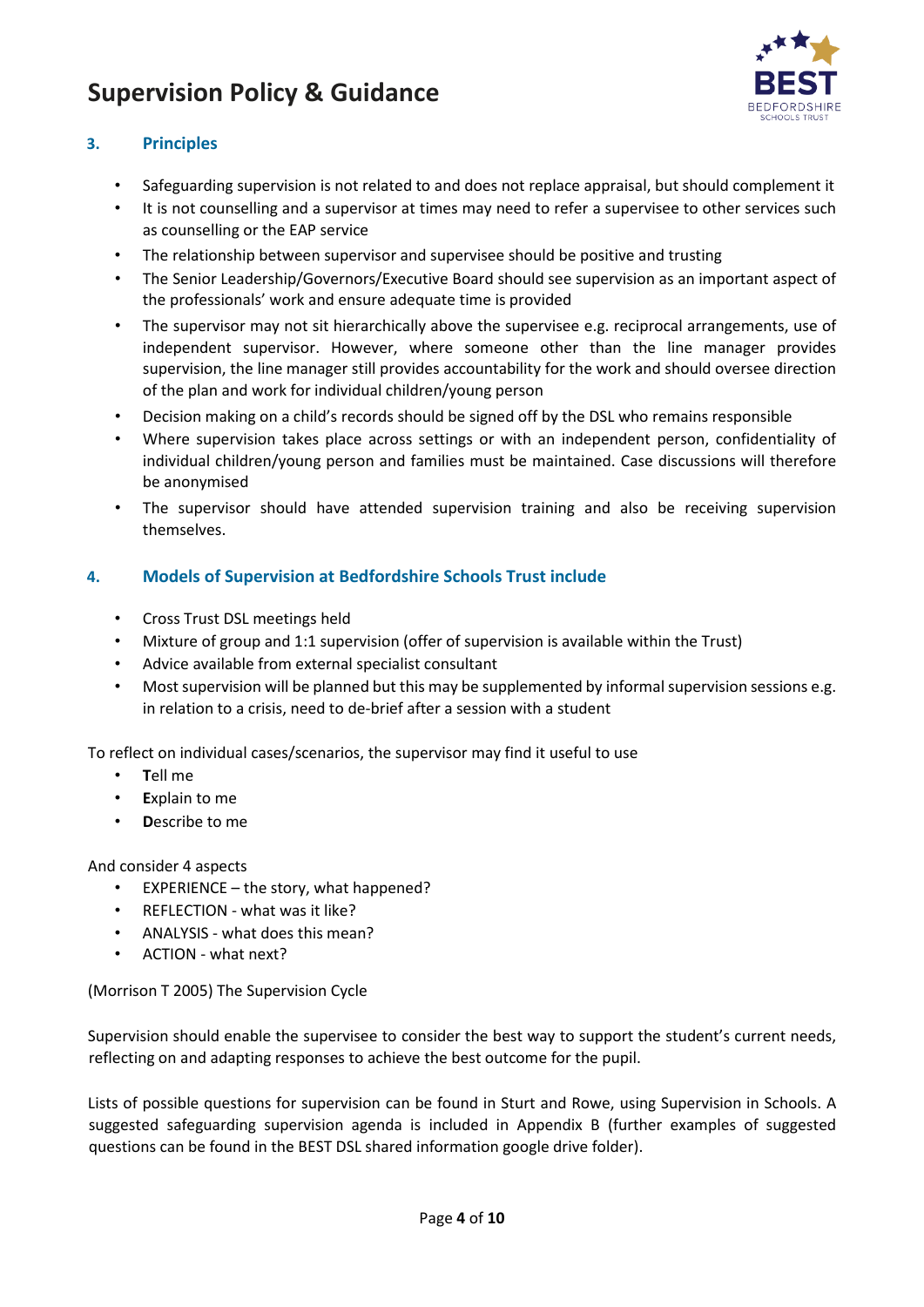

#### <span id="page-4-0"></span>**5. Safeguarding Supervision Agreement**

Every supervisor should make a written agreement with their supervisees taking into account:

- frequency and length of safeguarding supervision
- location supervision should take place in a private and uninterrupted space during the working day
- recording it is the supervisor's responsibility to take notes and make sure they are made available to the supervisee and filed. Both parties need to agree and sign that they are accurate. Records must be kept in a secure location. The records themselves must be kept in a format that suits both parties however a summary sheet of actions will be completed during or immediately after the session. A suggested recording sheet is provided at **Appendix C**. Case discussion with any changes in plan approved by the DSL are to go on a child/young person's safeguarding record – it is the supervisee's responsibility to ensure the changes to the child/young person's safeguarding record are made. A suggested case supervision recording sheet is provided at **Appendix D.**
- confidentiality in general, supervision is considered as confidential, however there will be occasions where confidentiality will be overridden, for example in the case of child protection issues relating to the supervisee or if not sharing information with senior management could contribute in bringing the setting into disrepute, there is a potential disciplinary matter or whistleblowing
- preparation for supervision supervisee should identify cases/issues to discuss and start to reflect on these

An agreement is included at **Appendix A**.

#### Entitlement to Safeguarding Supervision

It is important that safeguarding supervision is provided to the DSL. If a DSL is not receiving safeguarding supervision at the required frequency during the year they should:

- in the first instance discuss any complaints or dissatisfaction with their supervisor and endeavour to reach an agreement within the normal supervision process; or
- if a solution is not agreed, the supervisee should raise the issue with their line manager.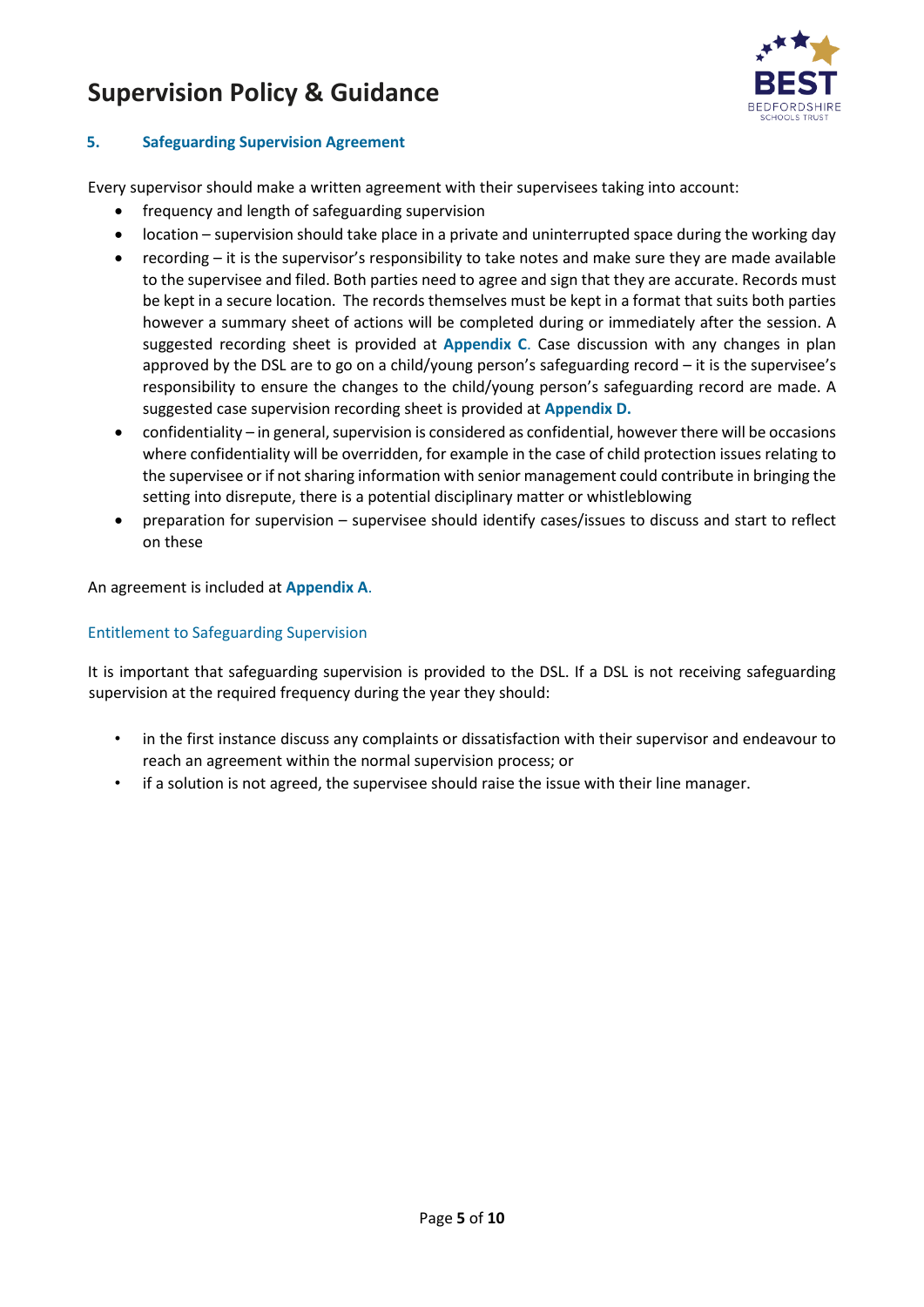

#### <span id="page-5-0"></span>**Appendix A - Supervision Agreement**

| <b>Safeguarding Supervision Agreement</b> |                                                                                                                                                                                                                                                                                                                                                                                                                                                                                                                                                                                                                                                                                                                                                                                                                                                                                                                                                                                                                                                                                                                                                                                                                                                                                                                                                                                                                                                                                                                                                      |                     |               |               |
|-------------------------------------------|------------------------------------------------------------------------------------------------------------------------------------------------------------------------------------------------------------------------------------------------------------------------------------------------------------------------------------------------------------------------------------------------------------------------------------------------------------------------------------------------------------------------------------------------------------------------------------------------------------------------------------------------------------------------------------------------------------------------------------------------------------------------------------------------------------------------------------------------------------------------------------------------------------------------------------------------------------------------------------------------------------------------------------------------------------------------------------------------------------------------------------------------------------------------------------------------------------------------------------------------------------------------------------------------------------------------------------------------------------------------------------------------------------------------------------------------------------------------------------------------------------------------------------------------------|---------------------|---------------|---------------|
| Supervisee:                               | [Enter Name and Role]                                                                                                                                                                                                                                                                                                                                                                                                                                                                                                                                                                                                                                                                                                                                                                                                                                                                                                                                                                                                                                                                                                                                                                                                                                                                                                                                                                                                                                                                                                                                |                     |               |               |
| <b>Supervisor:</b>                        | [Enter Name and Role]                                                                                                                                                                                                                                                                                                                                                                                                                                                                                                                                                                                                                                                                                                                                                                                                                                                                                                                                                                                                                                                                                                                                                                                                                                                                                                                                                                                                                                                                                                                                |                     |               |               |
| <b>Agreed Date:</b>                       | $\frac{1}{2}$                                                                                                                                                                                                                                                                                                                                                                                                                                                                                                                                                                                                                                                                                                                                                                                                                                                                                                                                                                                                                                                                                                                                                                                                                                                                                                                                                                                                                                                                                                                                        | <b>Review Date:</b> | $\frac{1}{2}$ |               |
| <b>Supervision Agreement:</b>             | Safeguarding supervision will be undertaken at least termly,<br>or more frequently if requested<br>Every effort will be made for supervision to take place in an<br>$\bullet$<br>uninterrupted environment<br>The preparation for supervision will include identifying<br>$\bullet$<br>cases to discuss and starting reflection on these<br>Each party in the agreement has the responsibility to notify<br>٠<br>the other in the event of cancellation or postponement<br>If at any time the supervisor or the supervisee is unhappy<br>$\bullet$<br>about an issue which cannot be resolved, the line manager<br>will be consulted with the agreement of both parties. If the<br>disagreement is with the line manager, this should be<br>referred to the Trust Director of Education (or Trust CEO if<br>the disagreement is with the Director of Education) with the<br>aim of reaching a resolution<br>Supervisors will respect the confidentiality of the supervisee<br>٠<br>in all areas except child protection - concerns about which<br>need to be referred on or whether information is identified<br>that could bring the organisation into disrepute which may<br>need to be reported via line management, where there is a<br>potential disciplinary matter or whistle blowing<br>Notes and agreed actions will be recorded, signed, shared<br>and kept securely in an agreed format<br>Any decisions made on individual cases and agreed by the<br>DSL will be entered into an individual child/young person's<br>safeguarding record |                     |               |               |
| Supervisee:                               | [Insert signature]                                                                                                                                                                                                                                                                                                                                                                                                                                                                                                                                                                                                                                                                                                                                                                                                                                                                                                                                                                                                                                                                                                                                                                                                                                                                                                                                                                                                                                                                                                                                   |                     | Date:         | $\frac{1}{2}$ |
| Supervisor:                               | [Insert signature]                                                                                                                                                                                                                                                                                                                                                                                                                                                                                                                                                                                                                                                                                                                                                                                                                                                                                                                                                                                                                                                                                                                                                                                                                                                                                                                                                                                                                                                                                                                                   |                     | Date:         | $\frac{1}{2}$ |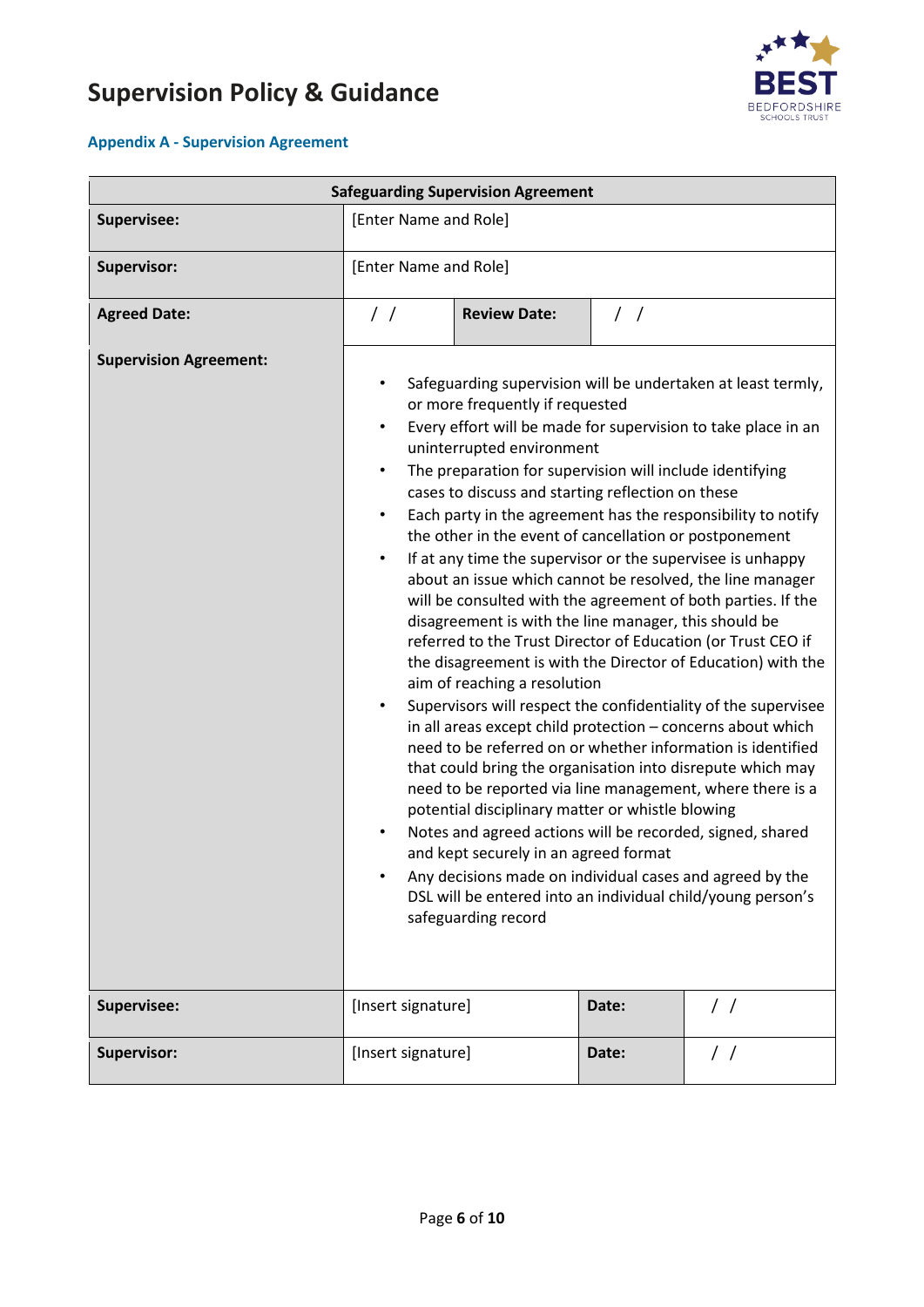

#### <span id="page-6-0"></span>**Appendix B** - **Supervision Agenda**

| Designated Safeguarding Lead (DSL) - Safeguarding Supervision |                                                                                                                                                     |  |
|---------------------------------------------------------------|-----------------------------------------------------------------------------------------------------------------------------------------------------|--|
| <b>AGENDA</b>                                                 |                                                                                                                                                     |  |
| Date                                                          | $\frac{1}{2}$                                                                                                                                       |  |
|                                                               |                                                                                                                                                     |  |
| Time                                                          | 00:00                                                                                                                                               |  |
| Introduction                                                  | 1. Welcome                                                                                                                                          |  |
|                                                               | 2. Clarify roles and confidentiality                                                                                                                |  |
|                                                               | 3. Agreed expectations                                                                                                                              |  |
| Specific case<br>discussions (when                            | 4. Review notes of previous meeting                                                                                                                 |  |
| appropriate also put<br>on child's<br>safeguarding file)      | 5. Share Experience                                                                                                                                 |  |
|                                                               | Reflections (feelings)<br>6.                                                                                                                        |  |
| Reflection                                                    | 7. Analysis - celebrate success and good practice as well as consider<br>what could be improved                                                     |  |
|                                                               | <b>Action Planning</b><br>8.                                                                                                                        |  |
|                                                               | 9. Impact of work on individuals professionally or personally and any additional<br>support which may be necessary                                  |  |
|                                                               | 10. Professional practice issues e.g. new policies, quality of performance, safer<br>working practice, professional boundaries, role within setting |  |
| Development                                                   | 11. CPD support and access to resources e.g. reflect on recent or forthcoming<br>training development opportunities                                 |  |
| Completion                                                    | 12. Any Other Business (AOB)                                                                                                                        |  |
|                                                               | 13. Date of Next Supervision                                                                                                                        |  |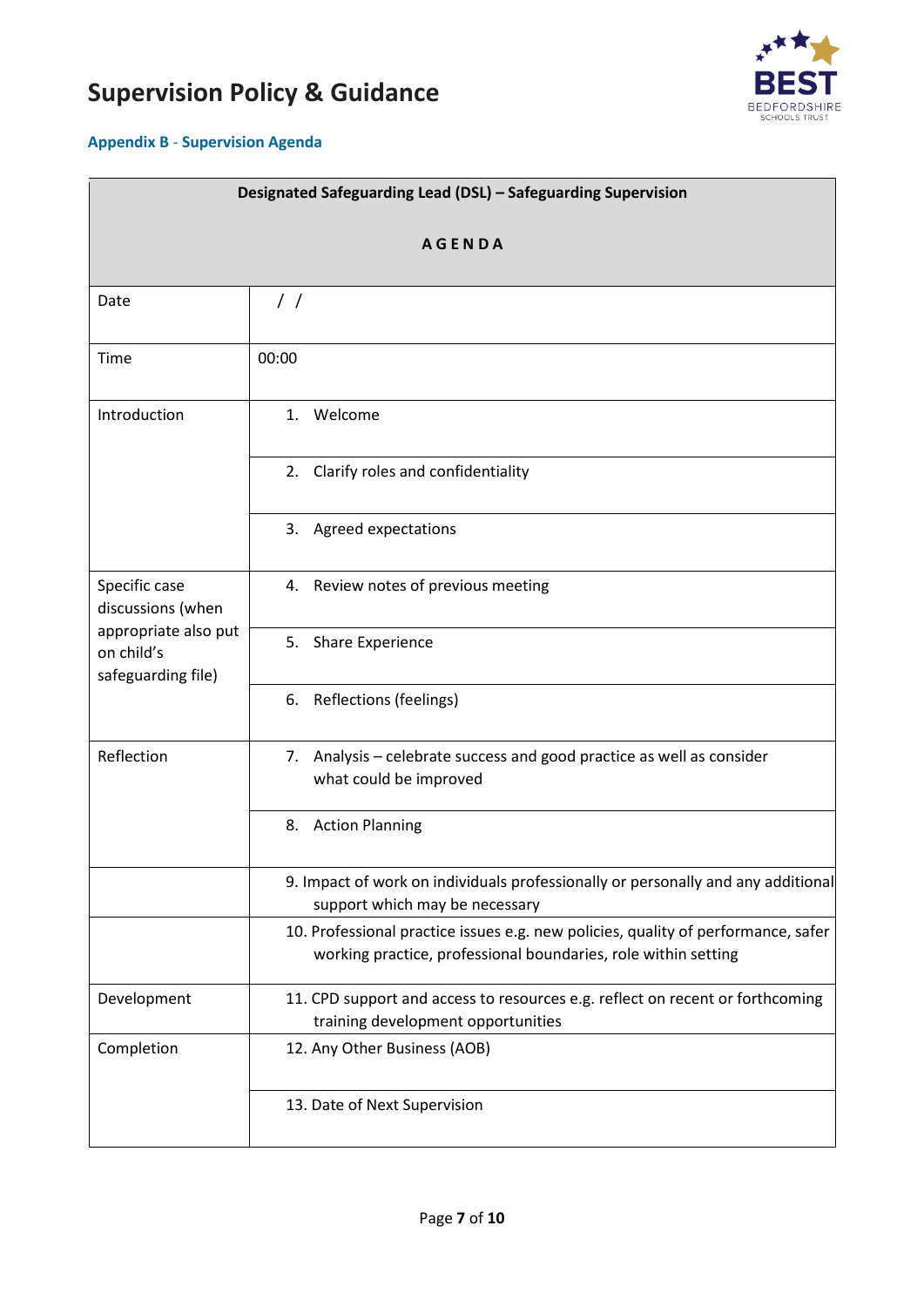

#### <span id="page-7-0"></span>**Appendix C** - **Safeguarding Supervision Notes and Action Template**

#### **Record of Safeguarding Supervision**

| Supervisee: |
|-------------|
| Supervisor: |
| Date:       |

| Review notes of previous supervision session                 |  |  |
|--------------------------------------------------------------|--|--|
| Progress on actions:                                         |  |  |
|                                                              |  |  |
|                                                              |  |  |
|                                                              |  |  |
|                                                              |  |  |
| <b>Case Discussion:</b>                                      |  |  |
| Initials of children discussed:                              |  |  |
| (full record of notes to be kept on                          |  |  |
| individual case record sheet)<br><b>Notes of discussion:</b> |  |  |
| Support:                                                     |  |  |
|                                                              |  |  |
|                                                              |  |  |
|                                                              |  |  |
|                                                              |  |  |
|                                                              |  |  |
| Development:                                                 |  |  |
|                                                              |  |  |
|                                                              |  |  |
|                                                              |  |  |
|                                                              |  |  |
| Mediation:                                                   |  |  |
|                                                              |  |  |
|                                                              |  |  |
|                                                              |  |  |
|                                                              |  |  |
| AOB:                                                         |  |  |
|                                                              |  |  |
|                                                              |  |  |
|                                                              |  |  |
|                                                              |  |  |
|                                                              |  |  |

**Date of next supervision session:**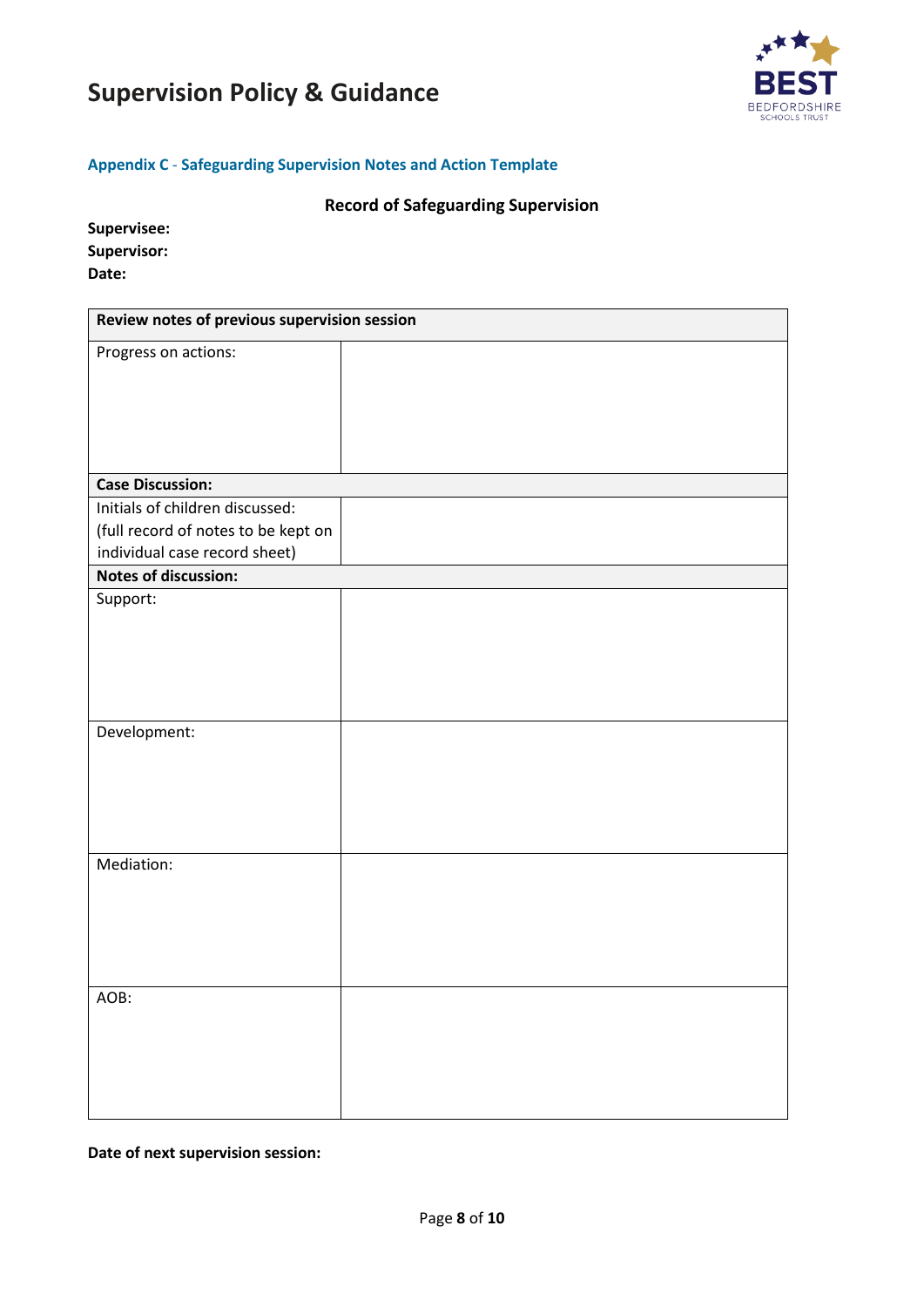

 $\blacksquare$ 

| <b>Actions Agreed</b> |                 |          |          |
|-----------------------|-----------------|----------|----------|
|                       | Actions agreed: | By whom: | By when: |
| Support               |                 |          |          |
|                       |                 |          |          |
|                       |                 |          |          |
|                       |                 |          |          |
|                       |                 |          |          |
| Development           |                 |          |          |
|                       |                 |          |          |
|                       |                 |          |          |
|                       |                 |          |          |
| Mediation             |                 |          |          |
|                       |                 |          |          |
|                       |                 |          |          |
|                       |                 |          |          |
|                       |                 |          |          |
| A.O.B                 |                 |          |          |
|                       |                 |          |          |
|                       |                 |          |          |
|                       |                 |          |          |
|                       |                 |          |          |